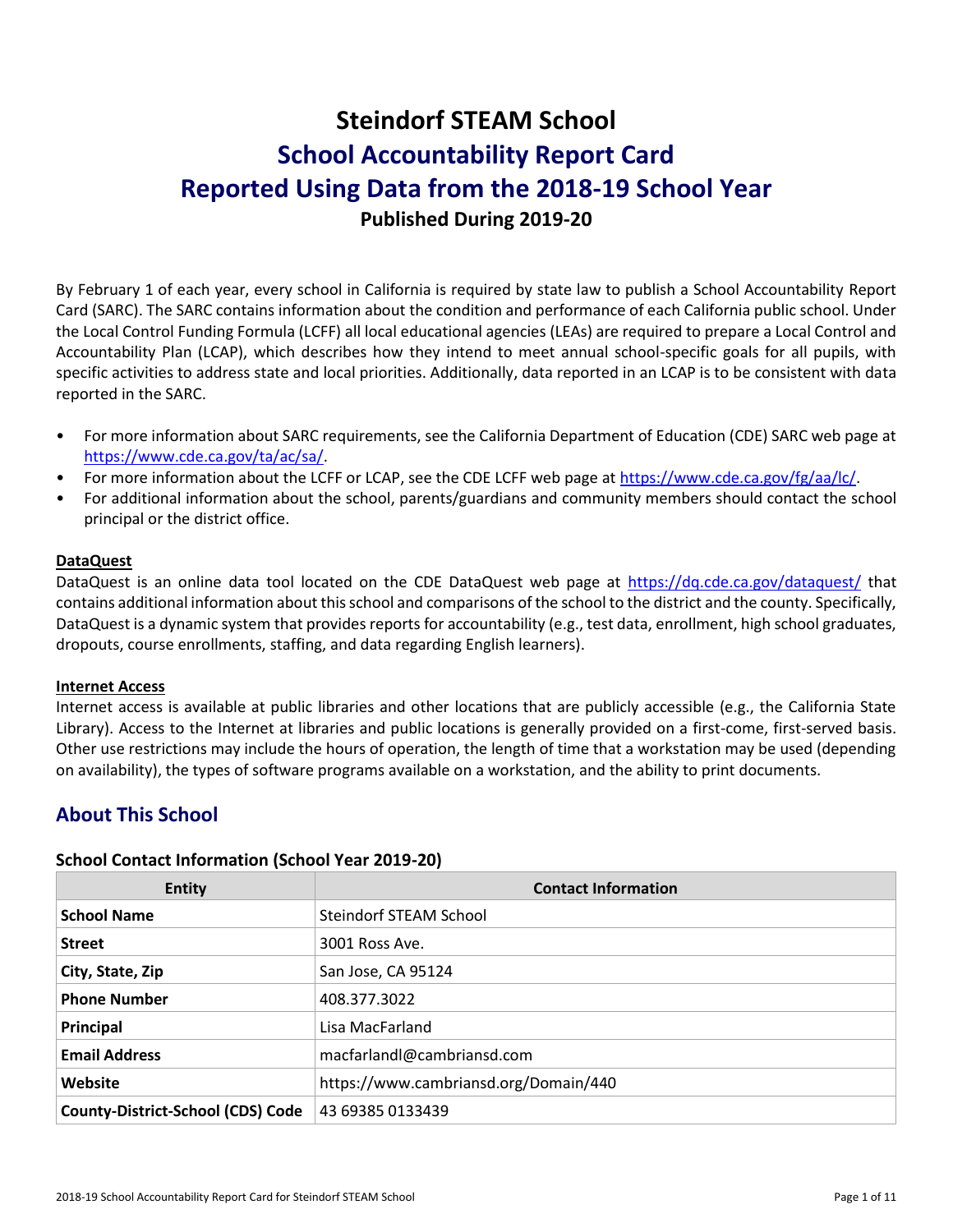| Entity               | <b>Contact Information</b> |
|----------------------|----------------------------|
| <b>District Name</b> | Cambrian School District   |
| <b>Phone Number</b>  | 408.377.2103               |
| Superintendent       | Dr. Carrie Andrews         |
| <b>Email Address</b> | andrewsc@cambriansd.com    |
| Website              | www.cambriansd.org         |

## **School Description and Mission Statement (School Year 2019-20)**

Steindorf STEAM School is a kindergarten through eighth grade school that opened in August of 2016 where high standards and success for all is expected, supported and achieved. Grounded in Project Based Learning and STEAM practices, Steindorf's program design consistently engages students in the innovation skills of creativity, collaboration, critical thinking and communication. Through Project Based Learning, students gain knowledge and skills by working for an extended period of time to investigate and respond to an engaging and complex problem that features real-world context, tasks or interests. Learning occurs in a safe, comfortable environment where students are known, valued and cared for. Steindorf's environment allows for all students to achieve in a variety of ways to meet each child's social and academic goals. Collaboration is evident throughout our school community. Staff, teachers, parents, and students, as well as the broader community work together to realize the Steindorf vision. In order to meet our goals the Steindorf community (parents, teachers/staff and students) work together to build a common language and criteria of success. Formal and informal opportunities for fluid communication of input and feedback are provided in order to monitor progress and improve programing as needed.

Cambrian School District Vision Statements

- Our District has high standards where success for all is expected and achieved.
- Our District models global citizenship teaching real world connections and practical applications.
- All students achieve in a variety of ways to meet social and academic goals.
- Collaboration is evident in all facets of our school community.
- Everyone is a role model for life long learning.

#### **Student Enrollment by Grade Level (School Year 2018-19)**

| <b>Grade Level</b>      | <b>Number of Students</b> |
|-------------------------|---------------------------|
| Kindergarten            | 46                        |
| Grade 1                 | 46                        |
| Grade 2                 | 46                        |
| Grade 3                 | 52                        |
| Grade 4                 | 56                        |
| Grade 5                 | 58                        |
| Grade 6                 | 59                        |
| Grade 7                 | 59                        |
| Grade 8                 | 80                        |
| <b>Total Enrollment</b> | 502                       |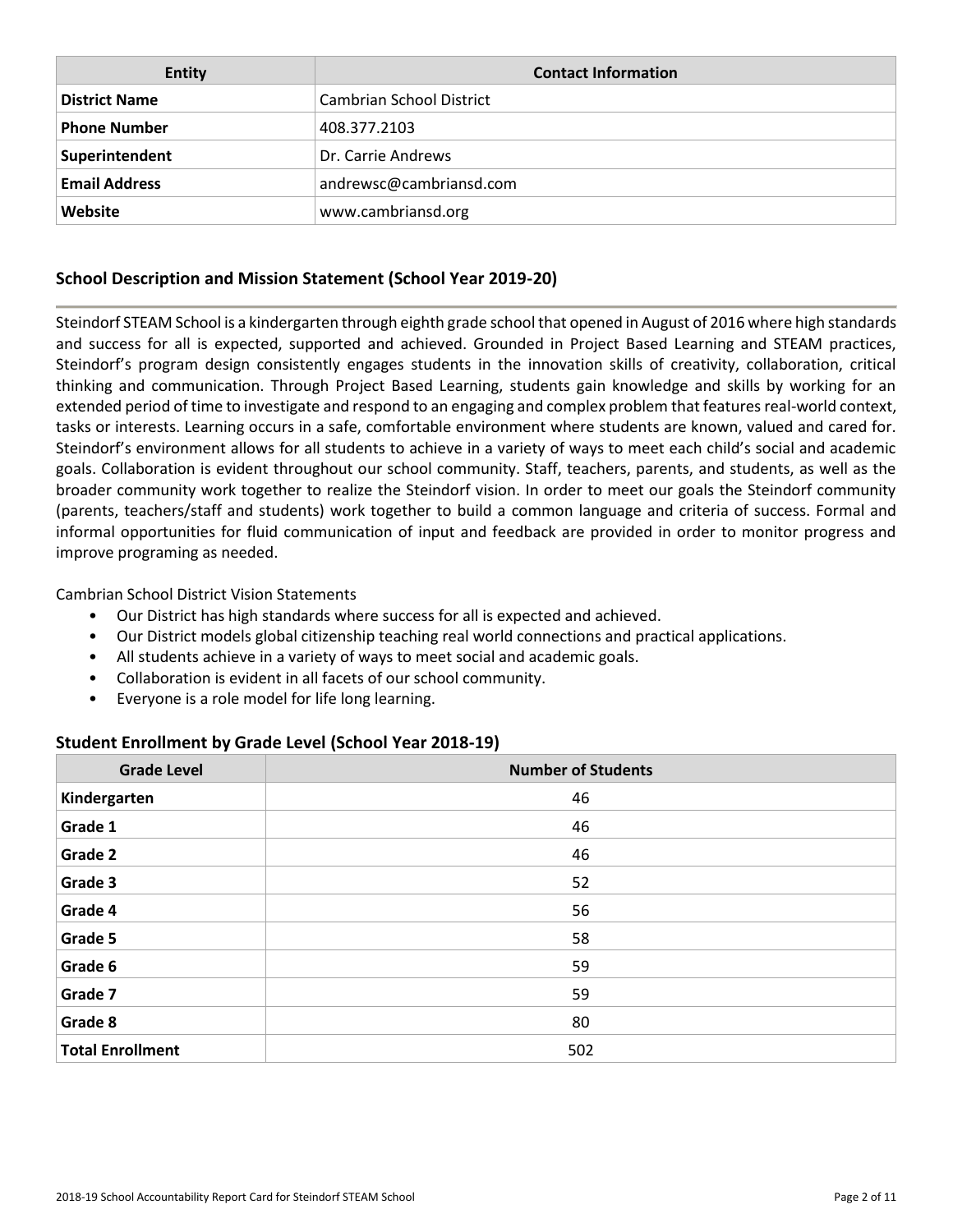## **Student Enrollment by Group (School Year 2018-19)**

| <b>Student Group</b>                   | <b>Percent of Total Enrollment</b> |
|----------------------------------------|------------------------------------|
| <b>Black or African American</b>       | 2                                  |
| American Indian or Alaska Native       | 0.4                                |
| Asian                                  | 30.1                               |
| <b>Filipino</b>                        | 2.4                                |
| <b>Hispanic or Latino</b>              | 12                                 |
| White                                  | 45.6                               |
| <b>Two or More Races</b>               | 6.8                                |
| <b>Socioeconomically Disadvantaged</b> | 3.8                                |
| <b>English Learners</b>                | 4                                  |
| <b>Students with Disabilities</b>      | 7.8                                |
| <b>Homeless</b>                        |                                    |

## **A. Conditions of Learning**

#### **State Priority: Basic**

The SARC provides the following information relevant to the State priority: Basic (Priority 1):

- Degree to which teachers are appropriately assigned and fully credentialed in the subject area and for the pupils they are teaching;
- Pupils have access to standards-aligned instructional materials; and
- School facilities are maintained in good repair

#### **Teacher Credentials**

| <b>Teachers</b>                                                    | <b>School</b><br>2017-18 | <b>School</b><br>2018-19 | <b>School</b><br>2019-20 | <b>District</b><br>2019-20 |
|--------------------------------------------------------------------|--------------------------|--------------------------|--------------------------|----------------------------|
| With Full Credential                                               | 24                       | 23                       | 23                       | 157                        |
| <b>Without Full Credential</b>                                     |                          |                          | <sup>0</sup>             |                            |
| Teaching Outside Subject Area of Competence (with full credential) | 0                        | 0                        |                          |                            |

#### **Teacher Misassignments and Vacant Teacher Positions**

| Indicator                                             | 2017-18 | 2018-19 | 2019-20 |
|-------------------------------------------------------|---------|---------|---------|
| <b>Misassignments of Teachers of English Learners</b> |         |         |         |
| Total Teacher Misassignments*                         |         |         |         |
| <b>Vacant Teacher Positions</b>                       |         |         |         |

Note: "Misassignments" refers to the number of positions filled by teachers who lack legal authorization to teach that grade level, subject area, student group, etc. \*Total Teacher Misassignments includes the number of Misassignments of Teachers of English Learners.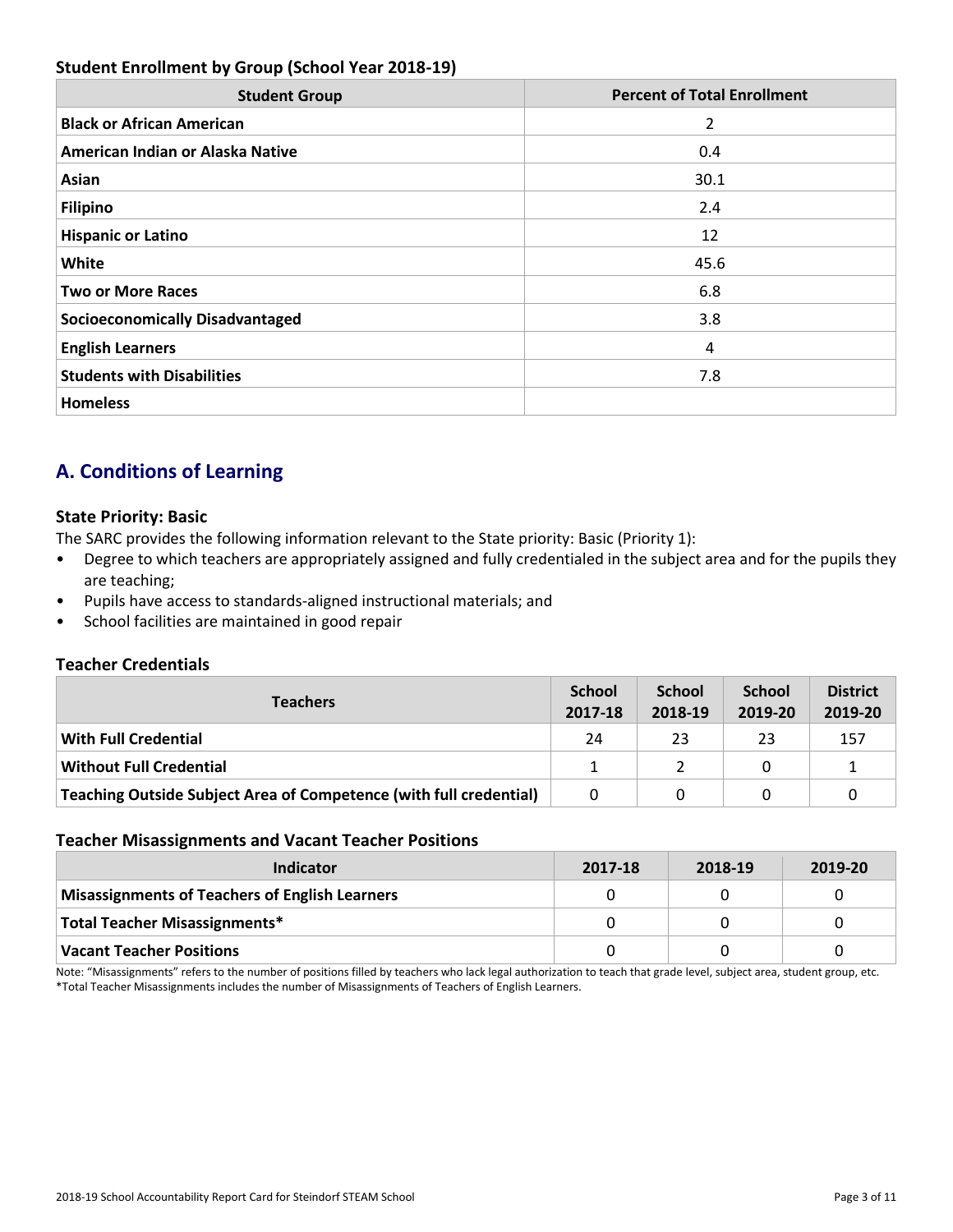## **Quality, Currency, Availability of Textbooks and Instructional Materials (School Year 2019-20)**

**Year and month in which data were collected:** January 2020

| <b>Subject</b>                | <b>Textbooks and Other Instructional</b><br><b>Materials/year of Adoption</b> | <b>From Most</b><br><b>Recent</b><br><b>Adoption?</b> | <b>Percent Students</b><br><b>Lacking Own</b><br><b>Assigned Copy</b> |
|-------------------------------|-------------------------------------------------------------------------------|-------------------------------------------------------|-----------------------------------------------------------------------|
| <b>Reading/Language Arts</b>  | K-5: Benchmark Advance/2019: 6-8:<br>McDougal Littell Classzone               | Yes.                                                  | 0                                                                     |
| <b>Mathematics</b>            | K-5: Eureka Math/2017; 6-8: CPM<br>math/2017                                  | Yes.                                                  | 0                                                                     |
| <b>Science</b>                | K-5: Delta Full Option Science Systems<br>(FOSS): 6-8: Holt Science           | Yes.                                                  | 0                                                                     |
| <b>History-Social Science</b> | K-5: Houghton Mifflin Social Studies; 6-8: TCI                                | Yes.                                                  | 0                                                                     |
| <b>Health</b>                 | Health Connected/2017                                                         | Yes.                                                  | N/A                                                                   |

#### **School Facility Conditions and Planned Improvements (Most Recent Year)**

Steindorf reopened in August of 2016. Measure I was passed in June of 2015 with the purpose of renovating the site. A new administration building, one additional classroom, and a Maker Lab wing was added to the site. Street lighting was improved and a new parking area was paved. The school installed items to meet LEED Silver standards in Nov 2018.The site is approximately 10.5 acres. New perimeter fencing was installed around the campus. Steindorf has been open for 2 years and is in exemplary condition as it is completely new construction.

#### **School Facility Good Repair Status (Most Recent Year)**

Using the **most recently collected** FIT data (or equivalent), provide the following:

- Determination of repair status for systems listed
- Description of any needed maintenance to ensure good repair
- The year and month in which the data were collected
- The overall rating

#### **Year and month of the most recent FIT report:** 1/21/2020

| <b>System Inspected</b>                                             | <b>Rating</b> | <b>Repair Needed and Action Taken or Planned</b> |
|---------------------------------------------------------------------|---------------|--------------------------------------------------|
| Systems: Gas Leaks,<br>Mechanical/HVAC, Sewer                       | Good          |                                                  |
| <b>Interior: Interior Surfaces</b>                                  | Good          |                                                  |
| <b>Cleanliness: Overall Cleanliness,</b><br>Pest/Vermin Infestation | Good          |                                                  |
| <b>Electrical: Electrical</b>                                       | Good          |                                                  |
| Restrooms/Fountains: Restrooms,<br>Sinks/Fountains                  | Good          |                                                  |
| Safety: Fire Safety, Hazardous<br><b>Materials</b>                  | Good          |                                                  |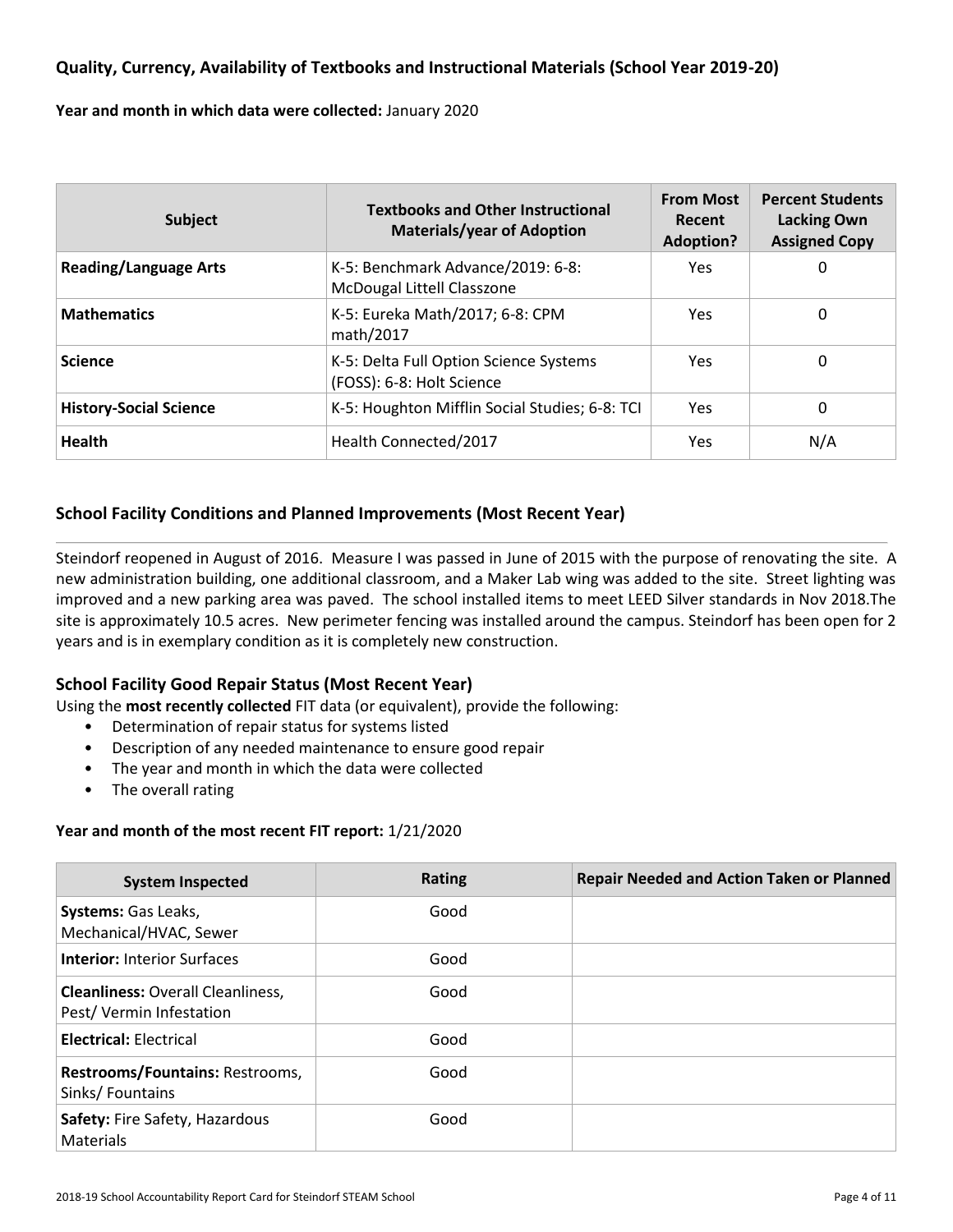| <b>System Inspected</b>                                                       | <b>Rating</b>    | <b>Repair Needed and Action Taken or Planned</b> |
|-------------------------------------------------------------------------------|------------------|--------------------------------------------------|
| Structural: Structural Damage,<br>Roofs                                       | Good             |                                                  |
| <b>External: Playground/School</b><br>Grounds, Windows/<br>Doors/Gates/Fences | Good             |                                                  |
| <b>Overall Rating</b>                                                         | <b>Exemplary</b> |                                                  |

## **B. Pupil Outcomes**

## **State Priority: Pupil Achievement**

The SARC provides the following information relevant to the State priority: Pupil Achievement (Priority 4):

- **Statewide assessments** (i.e., California Assessment of Student Performance and Progress [CAASPP] System, which includes the Smarter Balanced Summative Assessments for students in the general education population and the California Alternate Assessments [CAAs] for English language arts/literacy [ELA] and mathematics given in grades three through eight and grade eleven. Only eligible students may participate in the administration of the CAAs. CAAs items are aligned with alternate achievement standards, which are linked with the Common Core State Standards [CCSS] for students with the most significant cognitive disabilities); and
- The percentage of students who have successfully completed courses that satisfy the requirements for entrance to the University of California and the California State University, or career technical education sequences or programs of study.

## **CAASPP Test Results in ELA and Mathematics for All Students Grades Three through Eight and Grade Eleven Percentage of Students Meeting or Exceeding the State Standard**

| <b>Subject</b>                                                       | <b>School</b><br>2017-18 | <b>School</b><br>2018-19 | <b>District</b><br>2017-18 | <b>District</b><br>2018-19 | <b>State</b><br>2017-18 | <b>State</b><br>2018-19 |
|----------------------------------------------------------------------|--------------------------|--------------------------|----------------------------|----------------------------|-------------------------|-------------------------|
| <b>English Language Arts/Literacy</b><br>$\vert$ (grades 3-8 and 11) | 83                       | 84                       | 67                         | 66                         | 50                      | 50                      |
| <b>Mathematics</b><br>$\frac{1}{2}$ (grades 3-8 and 11)              | 78                       | 80                       | 63                         | 64                         | 38                      | -39                     |

Note: Percentages are not calculated when the number of students tested is ten or less, either because the number of students in this category is too small for statistical accuracy or to protect student privacy.

Note: ELA and mathematics test results include the Smarter Balanced Summative Assessment and the CAA. The "Percent Met or Exceeded" is calculated by taking the total number of students who met or exceeded the standard on the Smarter Balanced Summative Assessment plus the total number of students who met the standard (i.e., achieved Level 3-Alternate) on the CAAs divided by the total number of students who participated in both assessments.

## **CAASPP Test Results in ELA by Student Group Grades Three through Eight and Grade Eleven (School Year 2018-19)**

| <b>Student Group</b>             | <b>Total</b><br><b>Enrollment</b>     | <b>Number</b><br><b>Tested</b> | Percent<br><b>Tested</b>              | Percent<br><b>Not</b><br><b>Tested</b> | <b>Percent</b><br>Met or<br><b>Exceeded</b> |
|----------------------------------|---------------------------------------|--------------------------------|---------------------------------------|----------------------------------------|---------------------------------------------|
| <b>All Students</b>              | 360                                   | 358                            | 99.44                                 | 0.56                                   | 83.80                                       |
| <b>Male</b>                      | 185                                   | 184                            | 99.46                                 | 0.54                                   | 80.98                                       |
| Female                           | 175                                   | 174                            | 99.43                                 | 0.57                                   | 86.78                                       |
| <b>Black or African American</b> | $\hspace{0.05cm}$ – $\hspace{0.05cm}$ | $- -$                          | $\hspace{0.05cm}$ – $\hspace{0.05cm}$ | $\hspace{0.05cm}$ – $\hspace{0.05cm}$  | $- -$                                       |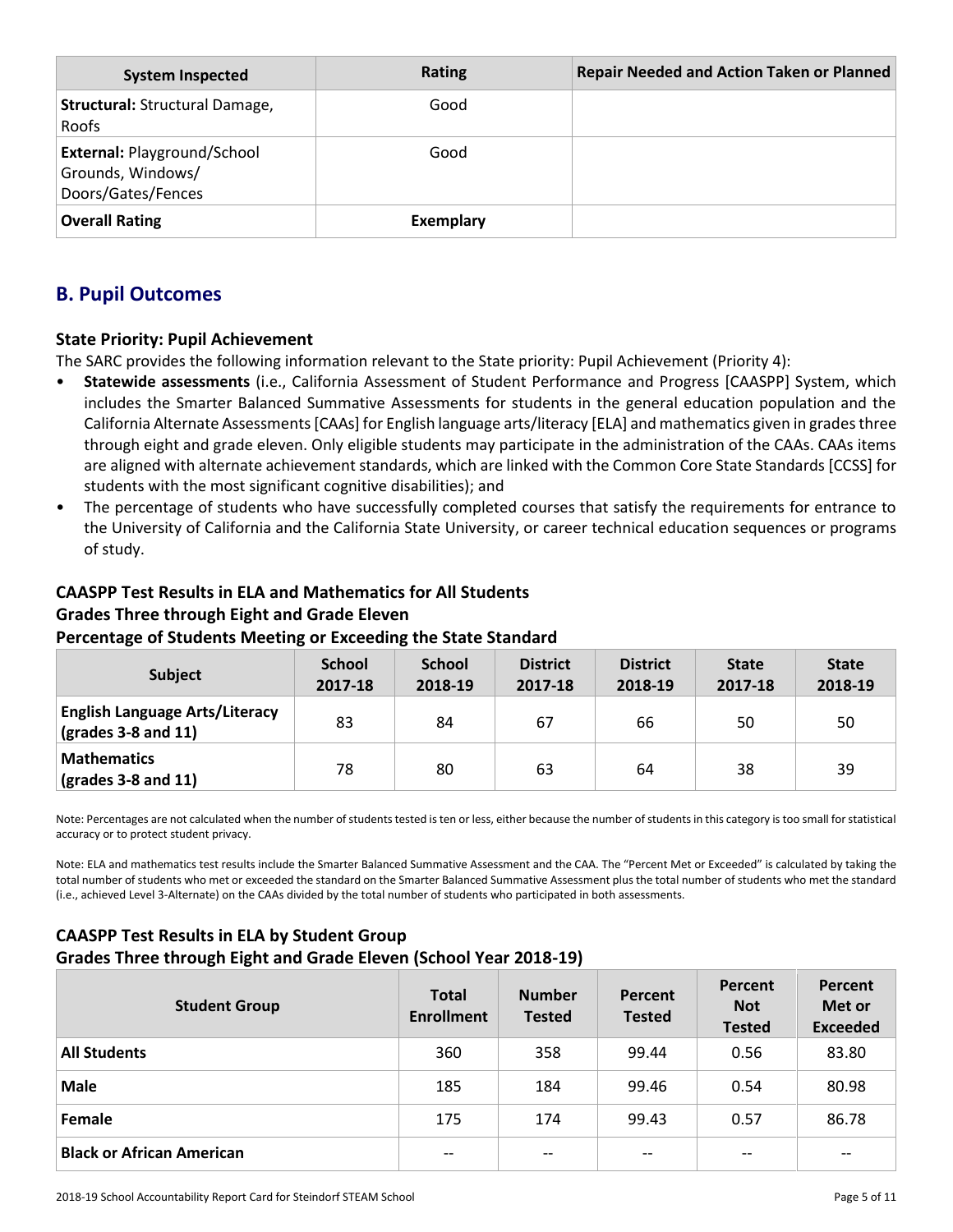| <b>Student Group</b>                   | <b>Total</b><br><b>Enrollment</b> | <b>Number</b><br><b>Tested</b> | Percent<br><b>Tested</b> | Percent<br><b>Not</b><br><b>Tested</b> | Percent<br>Met or<br><b>Exceeded</b> |
|----------------------------------------|-----------------------------------|--------------------------------|--------------------------|----------------------------------------|--------------------------------------|
| American Indian or Alaska Native       | --                                |                                | $- -$                    | --                                     |                                      |
| Asian                                  | 105                               | 105                            | 100.00                   | 0.00                                   | 91.43                                |
| <b>Filipino</b>                        | $- -$                             | $- -$                          | $- -$                    | --                                     | --                                   |
| <b>Hispanic or Latino</b>              | 43                                | 42                             | 97.67                    | 2.33                                   | 66.67                                |
| White                                  | 171                               | 170                            | 99.42                    | 0.58                                   | 82.94                                |
| <b>Two or More Races</b>               | 26                                | 26                             | 100.00                   | 0.00                                   | 80.77                                |
| <b>Socioeconomically Disadvantaged</b> | 15                                | 15                             | 100.00                   | 0.00                                   | 80.00                                |
| <b>English Learners</b>                | 54                                | 54                             | 100.00                   | 0.00                                   | 85.19                                |
| <b>Students with Disabilities</b>      | 37                                | 36                             | 97.30                    | 2.70                                   | 41.67                                |

Note: ELA test results include the Smarter Balanced Summative Assessment and the CAA. The "Percent Met or Exceeded" is calculated by taking the total number of students who met or exceeded the standard on the Smarter Balanced Summative Assessment plus the total number of students who met the standard (i.e., achieved Level 3-Alternate) on the CAAs divided by the total number of students who participated in both assessments.

Note: Double dashes (--) appear in the table when the number of students is ten or less, either because the number of students in this category is too small for statistical accuracy or to protect student privacy.

Note: The number of students tested includes all students who participated in the test whether they received a score or not; however, the number of students tested is not the number that was used to calculate the achievement level percentages. The achievement level percentages are calculated using only students who received scores.

## **CAASPP Test Results in Mathematics by Student Group Grades Three through Eight and Grade Eleven (School Year 2018-19)**

| <b>Student Group</b>                   | <b>Total</b><br><b>Enrollment</b> | <b>Number</b><br><b>Tested</b> | Percent<br><b>Tested</b> | <b>Percent</b><br><b>Not</b><br><b>Tested</b> | Percent<br>Met or<br><b>Exceeded</b> |
|----------------------------------------|-----------------------------------|--------------------------------|--------------------------|-----------------------------------------------|--------------------------------------|
| <b>All Students</b>                    | 360                               | 358                            | 99.44                    | 0.56                                          | 80.45                                |
| <b>Male</b>                            | 185                               | 184                            | 99.46                    | 0.54                                          | 80.98                                |
| Female                                 | 175                               | 174                            | 99.43                    | 0.57                                          | 79.89                                |
| <b>Black or African American</b>       | --                                | --                             | $\qquad \qquad -$        | --                                            |                                      |
| American Indian or Alaska Native       | --                                | --                             | $-\,-$                   | $-$                                           | --                                   |
| Asian                                  | 105                               | 105                            | 100.00                   | 0.00                                          | 96.19                                |
| <b>Filipino</b>                        | $-$                               | --                             | $-\,-$                   | $-$                                           | --                                   |
| <b>Hispanic or Latino</b>              | 43                                | 42                             | 97.67                    | 2.33                                          | 57.14                                |
| White                                  | 171                               | 170                            | 99.42                    | 0.58                                          | 76.47                                |
| <b>Two or More Races</b>               | 26                                | 26                             | 100.00                   | 0.00                                          | 80.77                                |
| <b>Socioeconomically Disadvantaged</b> | 15                                | 15                             | 100.00                   | 0.00                                          | 73.33                                |
| <b>English Learners</b>                | 54                                | 54                             | 100.00                   | 0.00                                          | 88.89                                |
| <b>Students with Disabilities</b>      | 37                                | 36                             | 97.30                    | 2.70                                          | 38.89                                |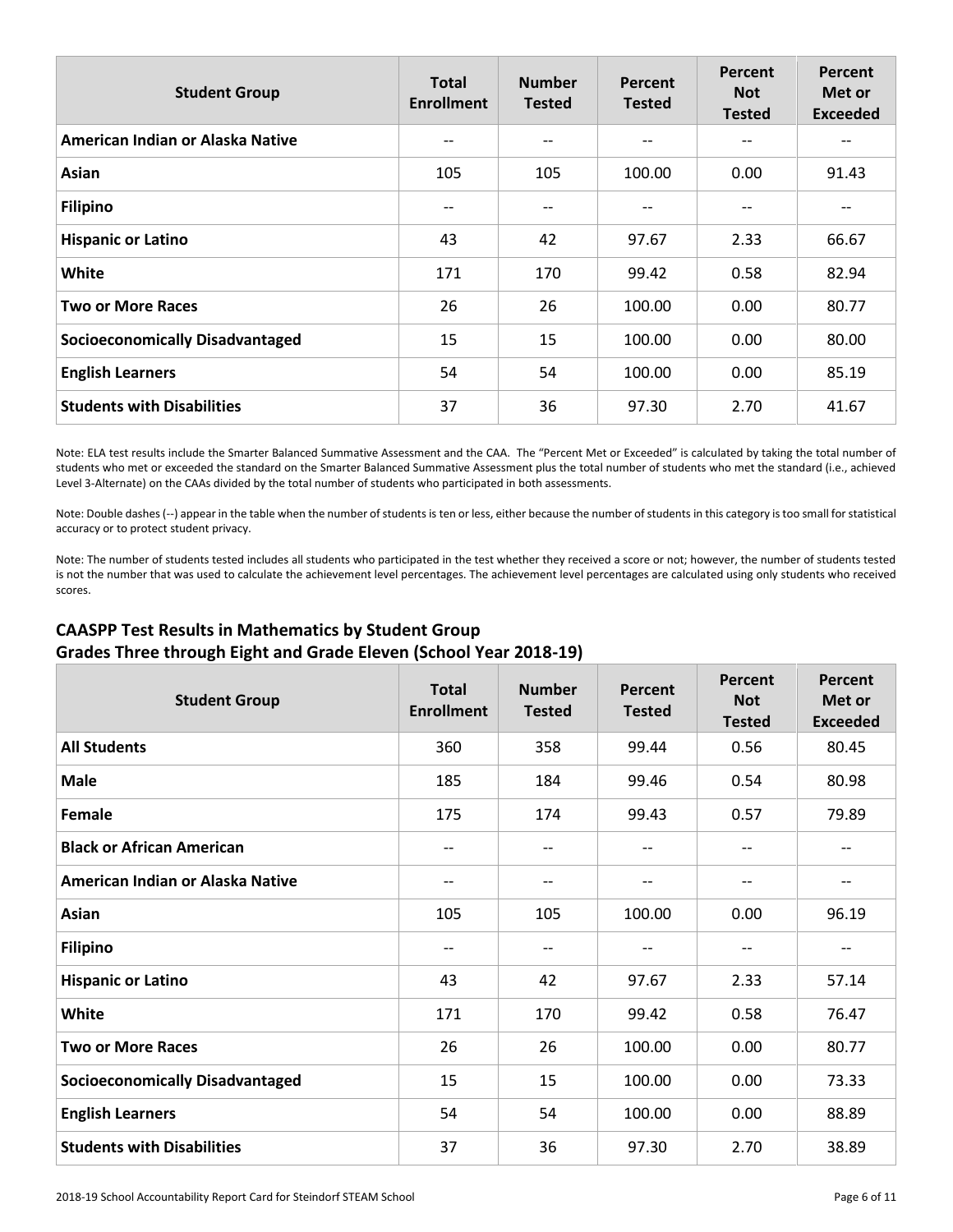Note: Mathematics test results include the Smarter Balanced Summative Assessment and the CAA. The "Percent Met or Exceeded" is calculated by taking the total number of students who met or exceeded the standard on the Smarter Balanced Summative Assessment plus the total number of students who met the standard (i.e., achieved Level 3-Alternate) on the CAAs divided by the total number of students who participated in both assessments.

Note: Double dashes (--) appear in the table when the number of students is ten or less, either because the number of students in this category is too small for statistical accuracy or to protect student privacy.

Note: The number of students tested includes all students who participated in the test whether they received a score or not; however, the number of students tested is not the number that was used to calculate the achievement level percentages. The achievement level percentages are calculated using only students who received scores.

## **CAASPP Test Results in Science for All Students Grades Five, Eight, and Ten**

## **Percentage of Students Meeting or Exceeding the State Standard**

| <b>Subject</b>                        | <b>School</b> | School  | <b>District</b> | <b>District</b> | <b>State</b> | <b>State</b> |
|---------------------------------------|---------------|---------|-----------------|-----------------|--------------|--------------|
|                                       | 2017-18       | 2018-19 | 2017-18         | 2018-19         | 2017-18      | 2018-19      |
| Science (grades 5, 8 and high school) | N/A           | N/A     | N/A             | N/A             | N/A          | N/A          |

Note: Cells with N/A values do not require data.

Note: This is a placeholder for the California Science Test (CAST) which was administered operationally during the 2018-19 school year. However, these data are not available for inclusion in the 2018-19 SARC posting due February 1, 2020. These data will be included in the 2019-20 SARC posting due February 1, 2021.

## **State Priority: Other Pupil Outcomes**

The SARC provides the following information relevant to the State priority: Other Pupil Outcomes (Priority 8):

Pupil outcomes in the subject areas of physical education.

#### **California Physical Fitness Test Results (School Year 2018-19)**

| Grade Level | <b>Percentage of Students</b><br><b>Meeting Four of Six</b><br><b>Fitness Standards</b> | <b>Percentage of Students</b><br><b>Meeting Five of Six</b><br><b>Fitness Standards</b> | <b>Percentage of Students</b><br><b>Meeting Six of Six</b><br><b>Fitness Standards</b> |
|-------------|-----------------------------------------------------------------------------------------|-----------------------------------------------------------------------------------------|----------------------------------------------------------------------------------------|
|             | 15.5                                                                                    | 39.7                                                                                    | 29.3                                                                                   |
|             | 20.7                                                                                    | 22.4                                                                                    | 46.6                                                                                   |

Note: Percentages are not calculated and double dashes (--) appear in the table when the number of students tested is ten or less, either because the number of students in this category is too small for statistical accuracy or to protect student privacy.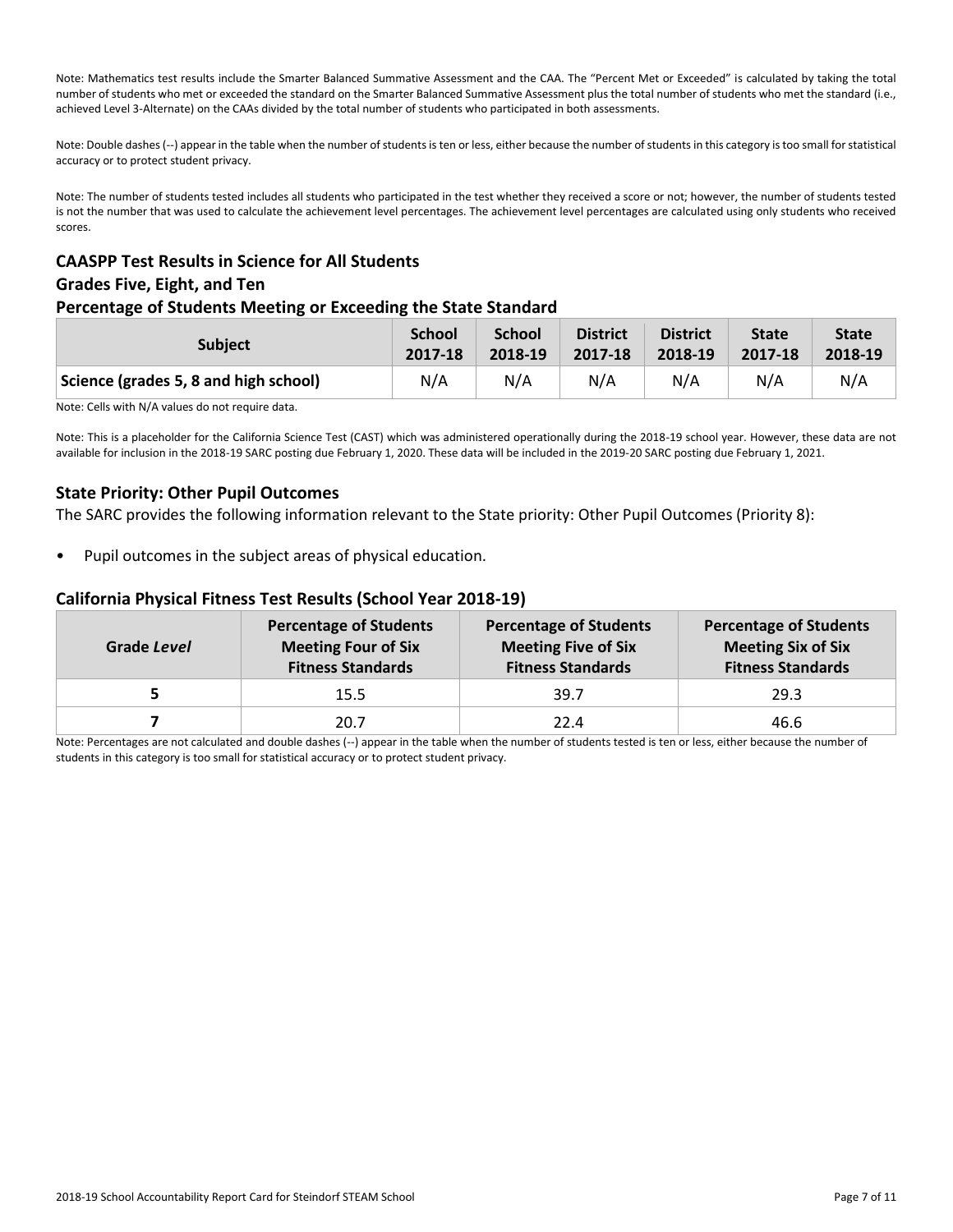## **C. Engagement**

#### **State Priority: Parental Involvement**

The SARC provides the following information relevant to the State priority: Parental Involvement (Priority 3):

• Efforts the school district makes to seek parent input in making decisions for the school district and each school site.

## **Opportunities for Parental Involvement (School Year 2019-20)**

There are numerous opportunities to be involved at Steindorf STEAM School. Steindorf School provides several formal meetings in which parents can provide input to the school such as Home and School Club Meetings, Principal Coffee's, ELAC Committee and School Site Council, We have approximately 20-25 parents on campus daily, helping in classrooms with small group instruction, supporting our Project Cornerstone-ABC reader program, supporting our middle school students during innovation time, visiting an exhibition of a Project Based Learning, supporting our milage club, or garden to name a few. We also make sure to provide surveys for parents to give feedback after classroom and/or school events. In addition for parents who are unable to attend school events we are the beginning stages of implementing a digital portfolio system. The Steindorf Home and School Club provides a variety of opportunities for parents to be involved in the school from the Home and School Club Board, Coordinator positions, helping organizing community events, teacher luncheons, etc. Lastly, we ensure a warm and welcoming environment where parents feel cared for and valued along with their students.

#### **State Priority: School Climate**

The SARC provides the following information relevant to the State priority: School Climate (Priority 6):

- Pupil suspension rates;
- Pupil expulsion rates; and
- Other local measures on the sense of safety.

| Rate               | <b>School</b><br>2016-17 | <b>School</b><br>2017-18 | <b>School</b><br>2018-19 | <b>District</b><br>2016-17 | <b>District</b><br>2017-18 | <b>District</b><br>2018-19 | <b>State</b><br>$2016 - 17$ | <b>State</b><br>$2017 - 18$ | <b>State</b><br>2018-19 |
|--------------------|--------------------------|--------------------------|--------------------------|----------------------------|----------------------------|----------------------------|-----------------------------|-----------------------------|-------------------------|
| <b>Suspensions</b> | 1.4                      | 1.5                      | 1.2                      | 1.4                        | 2.2                        | 1.5                        | 3.6                         | 3.5                         | 3.5                     |
| <b>Expulsions</b>  | 0.0                      | 0.0                      | 0.0                      | 0.0                        | 0.0                        | 0.0                        | 0.1                         | 0.1                         | 0.1                     |

#### **Suspensions and Expulsions**

## **School Safety Plan (School Year 2019-20)**

Cambrian is a small school district with a long history of creating a safe learning environment. Absenteeism is less than 4% a year; suspensions are less than 1% for the school. Steindorf sttudents and staff are aware of safety plans should

emergencies arise and they complete practice drills regularly. Students and staff practice fire drills once a month, an earthquake drill twice a year as well as a lock down drill once a year. Cambrian partners with other agencies to provide a safe environment, which promotes learning. In addition, the school is sensitive and proactive about medically sensitive issues, such a peanut allergies, and trains staff on how to manage such situations.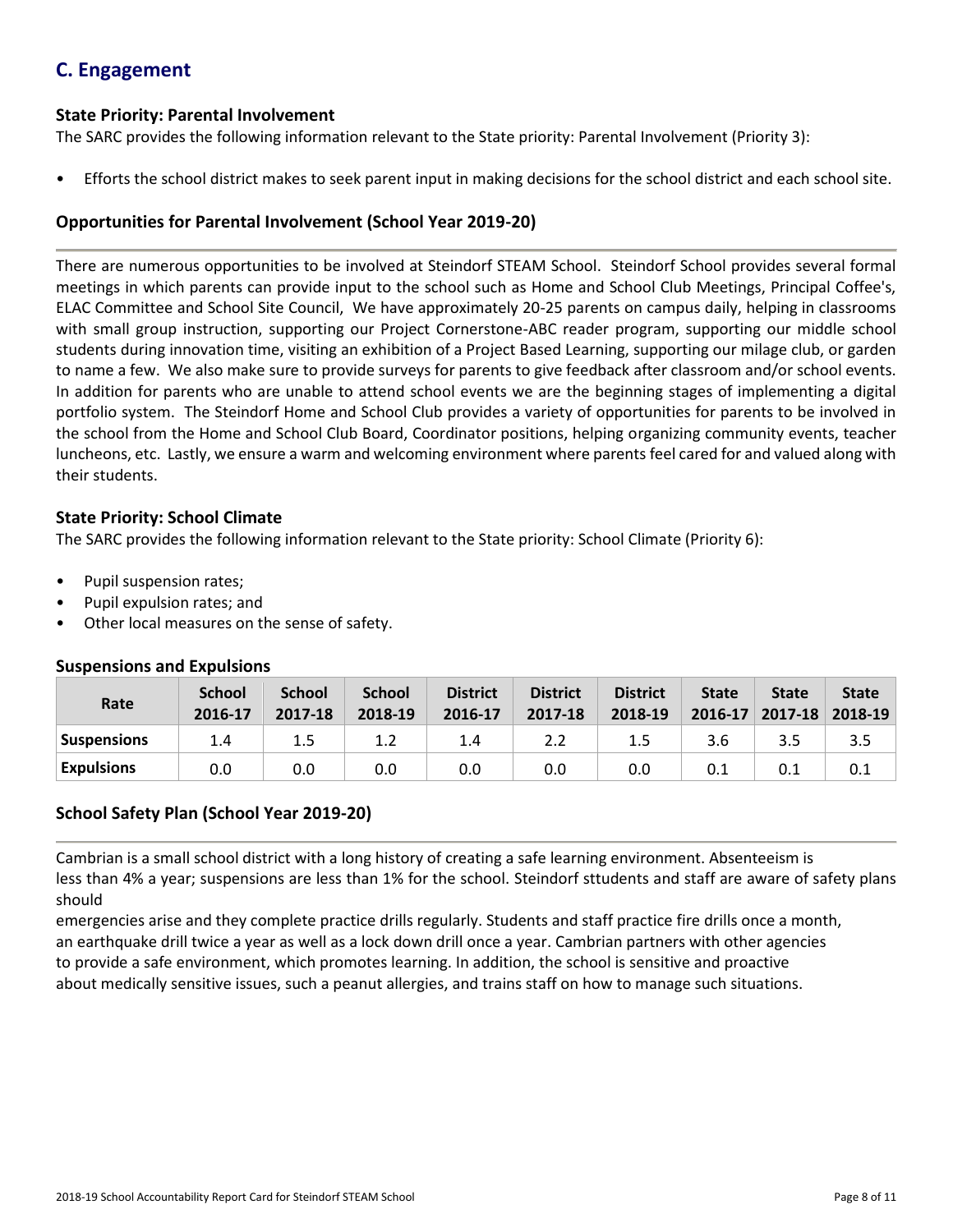## **D. Other SARC Information**

The information in this section is required to be in the SARC but is not included in the state priorities for LCFF.

| Grade<br>Level          | <b>Average</b><br><b>Class</b><br><b>Size</b> | # of<br><b>Size</b><br>$1 - 20$ | # of<br>Classes* Classes* Classes*<br><b>Size</b><br>21-32 | # of<br><b>Size</b><br>$33+$ | Average<br><b>Size</b> | # of<br><b>Size</b><br>$1 - 20$ | # of<br>Class Classes* Classes* Classes*<br><b>Size</b><br>21-32 | # of<br><b>Size</b><br>$33+$ | Average<br><b>Class</b><br><b>Size</b> | # of<br><b>Size</b><br>$1 - 20$ | # of<br><b>Size</b><br>21-32 | 2016-17 2016-17 2016-17 2016-17 2017-18 2017-18 2017-18 2017-18 2017-18 2018-19 2018-19 2018-19 2018-19<br># of<br> Classes* Classes* Classes*<br><b>Size</b><br>$33+$ |
|-------------------------|-----------------------------------------------|---------------------------------|------------------------------------------------------------|------------------------------|------------------------|---------------------------------|------------------------------------------------------------------|------------------------------|----------------------------------------|---------------------------------|------------------------------|------------------------------------------------------------------------------------------------------------------------------------------------------------------------|
| К                       | 24                                            |                                 | $\overline{2}$                                             |                              | 23                     |                                 | $\overline{2}$                                                   |                              | 23                                     |                                 | $\overline{2}$               |                                                                                                                                                                        |
| $\mathbf{1}$            | 24                                            |                                 | $\overline{2}$                                             |                              | 24                     |                                 | $\overline{2}$                                                   |                              | 23                                     |                                 | 2                            |                                                                                                                                                                        |
| $\overline{2}$          | 26                                            |                                 | $\overline{2}$                                             |                              | 26                     |                                 | $\overline{2}$                                                   |                              | 23                                     |                                 | $\overline{2}$               |                                                                                                                                                                        |
| $\overline{\mathbf{3}}$ | 26                                            |                                 | $\overline{2}$                                             |                              | 26                     |                                 | $\overline{2}$                                                   |                              | 26                                     |                                 | $\overline{2}$               |                                                                                                                                                                        |
| 4                       | 19                                            | $\mathbf{1}$                    | $\mathbf{1}$                                               |                              | 29                     |                                 | $\overline{2}$                                                   |                              | 28                                     |                                 | 2                            |                                                                                                                                                                        |
| 5                       | 28                                            |                                 | $\mathcal{L}$                                              |                              | 28                     |                                 | $\overline{2}$                                                   |                              | 29                                     |                                 | 2                            |                                                                                                                                                                        |
| 6                       | 29                                            |                                 | 18                                                         |                              | 30                     |                                 | 12                                                               |                              | 26                                     | $\mathbf{1}$                    | 8                            |                                                                                                                                                                        |
| Other**                 |                                               |                                 |                                                            |                              |                        |                                 |                                                                  |                              |                                        |                                 |                              |                                                                                                                                                                        |

## **Average Class Size and Class Size Distribution (Elementary)**

\*Number of classes indicates how many classes fall into each size category (a range of total students per class).

\*\* "Other" category is for multi-grade level classes.

## **Ratio of Academic Counselors to Pupils (School Year 2018-19)**

| ┳:⊥<br>чис           | Ratio  |
|----------------------|--------|
| Academic Counselors* | 1004.0 |

\*One Full Time Equivalent (FTE) equals one staff member working full time; one FTE could also represent two staff members who each work 50 percent of full time.

## **Student Support Services Staff (School Year 2018-19)**

| <b>Title</b>                                                         | Number of FTE*<br><b>Assigned to School</b> |
|----------------------------------------------------------------------|---------------------------------------------|
| <b>Counselor (Academic, Social/Behavioral or Career Development)</b> | 1                                           |
| Library Media Teacher (Librarian)                                    |                                             |
| Library Media Services Staff (Paraprofessional)                      | .5                                          |
| Psychologist                                                         | .5                                          |
| <b>Social Worker</b>                                                 |                                             |
| <b>Nurse</b>                                                         |                                             |
| <b>Speech/Language/Hearing Specialist</b>                            | $\mathbf{1}$                                |
| <b>Resource Specialist (non-teaching)</b>                            | 1                                           |
| Other                                                                |                                             |

\*One Full Time Equivalent (FTE) equals one staff member working full time; one FTE could also represent two staff members who each work 50 percent of full time.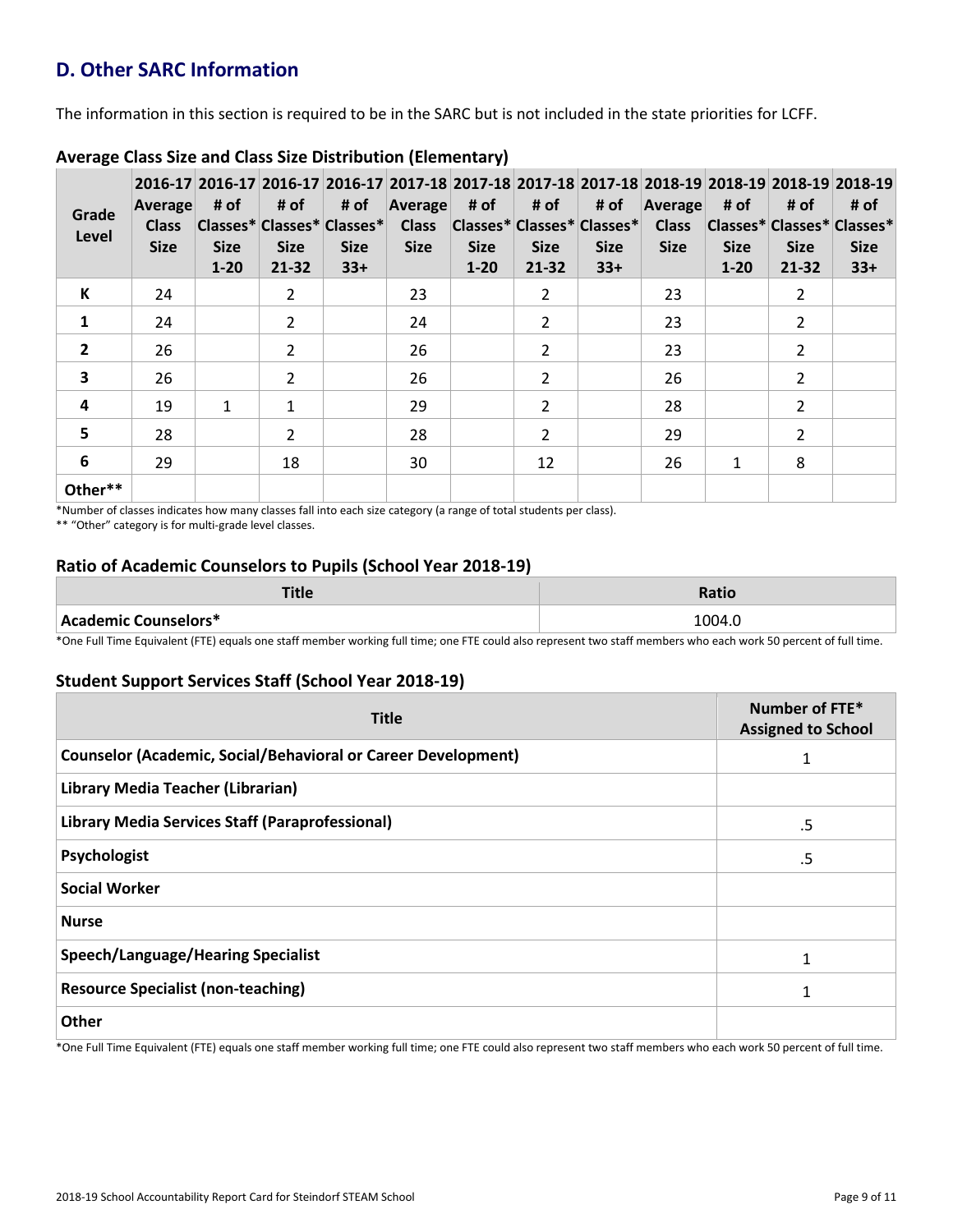## **Expenditures Per Pupil and School Site Teacher Salaries (Fiscal Year 2017-18)**

| Level                                                | <b>Total</b><br><b>Expenditures</b><br><b>Per Pupil</b> | <b>Expenditures</b><br><b>Per Pupil</b><br>(Restricted) | <b>Expenditures</b><br><b>Per Pupil</b><br>(Unrestricted) | Average<br><b>Teacher</b><br><b>Salary</b> |
|------------------------------------------------------|---------------------------------------------------------|---------------------------------------------------------|-----------------------------------------------------------|--------------------------------------------|
| <b>School Site</b>                                   | 5,864                                                   |                                                         | 5,861                                                     | \$78,180                                   |
| <b>District</b>                                      | N/A                                                     | N/A                                                     | 4,316                                                     | \$84,472.00                                |
| <b>Percent Difference - School Site and District</b> | N/A                                                     | N/A                                                     | 30.4                                                      | $-7.7$                                     |
| <b>State</b>                                         | N/A                                                     | N/A                                                     | \$7,506.64                                                | \$77,619.00                                |
| <b>Percent Difference - School Site and State</b>    | N/A                                                     | N/A                                                     | $-24.6$                                                   | 0.7                                        |

Note: Cells with N/A values do not require data.

**The California Department of Education issued guidance to LEAs on August 1, 2018, regarding how to calculate school-level per-pupil expenditures that will be reported on 2018-19 report cards.**

## **Types of Services Funded (Fiscal Year 2018-19)**

Services available at Steindorf to support students funded in the 2017-18 school year....

- Tier 2 interventions for reading
- Maker lab
- Music
- Sports
- Instructional software- differentiation
- Counseling
- PBIS incentives
- Tech Challenge
- After school classes

#### **Teacher and Administrative Salaries (Fiscal Year 2017-18)**

| Category                                             | <b>District</b><br><b>Amount</b> | <b>State Average</b><br><b>For Districts</b><br>In Same Category |
|------------------------------------------------------|----------------------------------|------------------------------------------------------------------|
| <b>Beginning Teacher Salary</b>                      | \$58,518                         | \$49,378                                                         |
| <b>Mid-Range Teacher Salary</b>                      | \$82,018                         | \$77,190                                                         |
| <b>Highest Teacher Salary</b>                        | \$102,547                        | \$96,607                                                         |
| <b>Average Principal Salary (Elementary)</b>         | \$119,872                        | \$122,074                                                        |
| <b>Average Principal Salary (Middle)</b>             | \$141,034                        | \$126,560                                                        |
| <b>Average Principal Salary (High)</b>               | \$0                              | \$126,920                                                        |
| <b>Superintendent Salary</b>                         | \$203,332                        | \$189,346                                                        |
| <b>Percent of Budget for Teacher Salaries</b>        | 42%                              | 36%                                                              |
| <b>Percent of Budget for Administrative Salaries</b> | 6%                               | 6%                                                               |

For detailed information on salaries, see the CDE Certificated Salaries & Benefits web page at [https://www.cde.ca.gov/ds/fd/cs/.](http://www.cde.ca.gov/ds/fd/cs/)